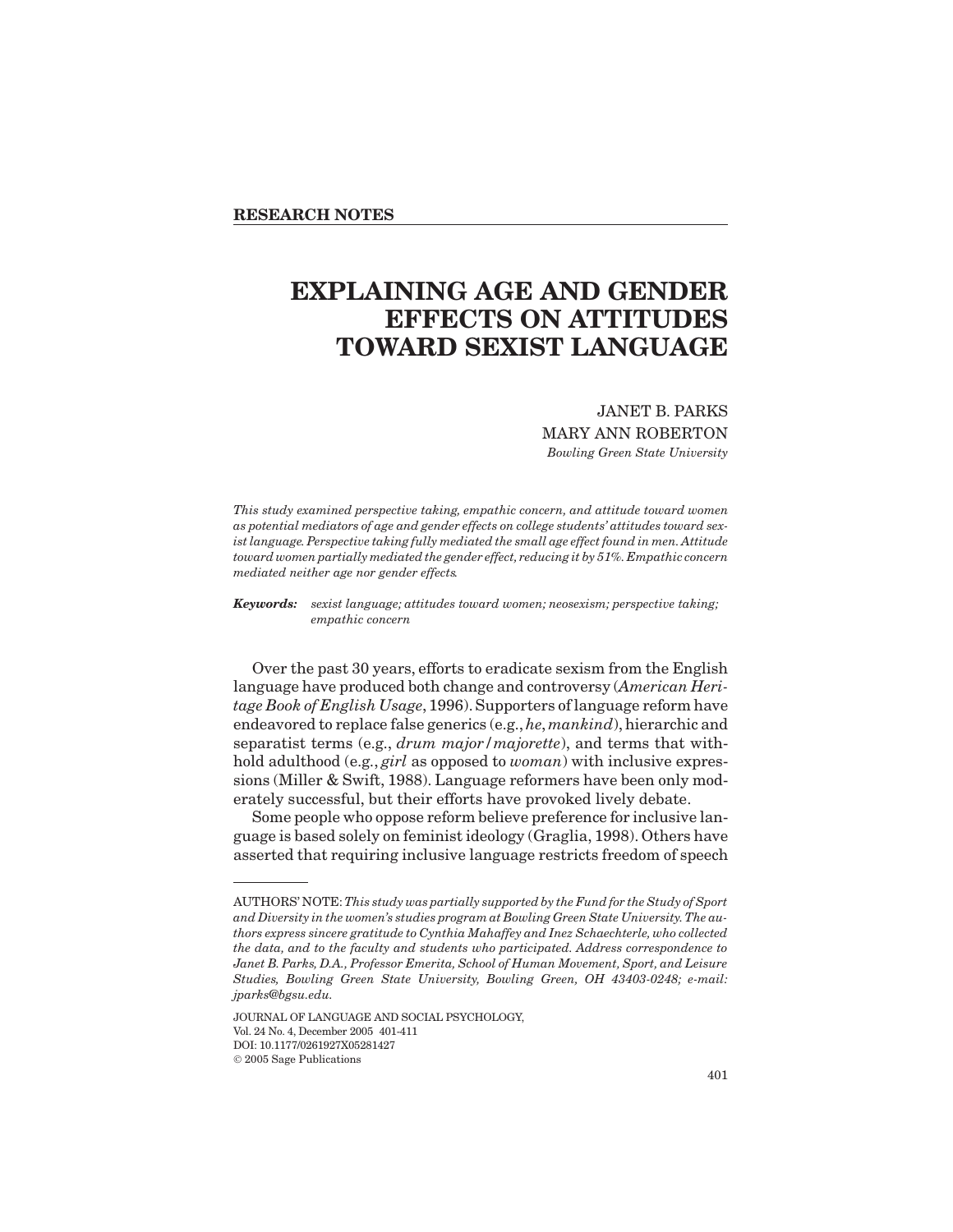(Ravitch, 2004) and is a form of censorship (Kingston & Loveless, 1977). In contrast, supporters of inclusive language have asserted that masculine-based language does not reflect social reality (Carter,1980), is discriminatory (Peterson, 1994), leads to ambiguity (*American Heritage Book of English Usage*, 1996), and constructs unequal power relationships (Shaw & Hoeber, 2003). Many scholars reason that sexist language perpetuates the existing patriarchy. They argue that adoption of inclusive terms could advance equality of the sexes (Kleinman, 2002; Matheson & Kristiansen, 1987; Peterson, 1994; Spender, 1990).

Opinions aside, empirical research has shown that sexist language does have deleterious effects that, for the most part, accrue to women (Schau & Scott, 1984). For example, Hyde (1984) and Hamilton (1991) found that sexist language can suggest that the masculine is the norm and that the feminine is the exception. Hyde further found that sexist language can affect the gender schemas of girls and boys, causing them to develop different notions of what it means to be feminine or masculine. McConnell and Fazio (1996), Merritt and Kok (1995), and Ng (1990) reported that sexist language creates masculine images in the mind of the listener. Briere and Lanktree (1983) and Dayhoff (1983) demonstrated that sexist language limits views of vocational options.

In 1998, we defined sexist language as "words, phrases, and expressions that unnecessarily differentiate between women and men *or* exclude, trivialize, or diminish either gender" (Parks & Roberton, 1998a, p. 455). Subsequently, we constructed an instrument to measure attitudes toward sexist language and found significant and meaningful age differences in these attitudes (Parks & Roberton, 1998b, 2000, 2001). Older persons were more receptive to inclusive language than were younger persons.This finding paralleled earlier findings of Rubin and Greene (1991).

We have also consistently found a meaningful gender effect (Parks & Roberton, 1998b, 2002, 2004), with women being more receptive to inclusive language than men (Cohen's *d*s = .69-1.43). In a sample of 18 to 20-year-olds, we found that attitude toward women partially mediated this gender effect, significantly reducing it by 61% (Parks & Roberton, 2004).

In the present study, we investigated additional, potential mediators of the gender effect as well as possible mediators of the age effect. We followed the recommendation of participants in an earlier study who had suggested that empathy for those affected by sexist language might lead people to be more receptive to inclusive language (Parks & Roberton, 2002). This suggestion had intuitive appeal for explaining the age and gender effects we had previously identified. Perhaps as individuals move into adulthood, they develop more empathy for those affected by sexist language. Perhaps women, who are more directly affected by sexist language, are more empathic toward those demeaned by such language.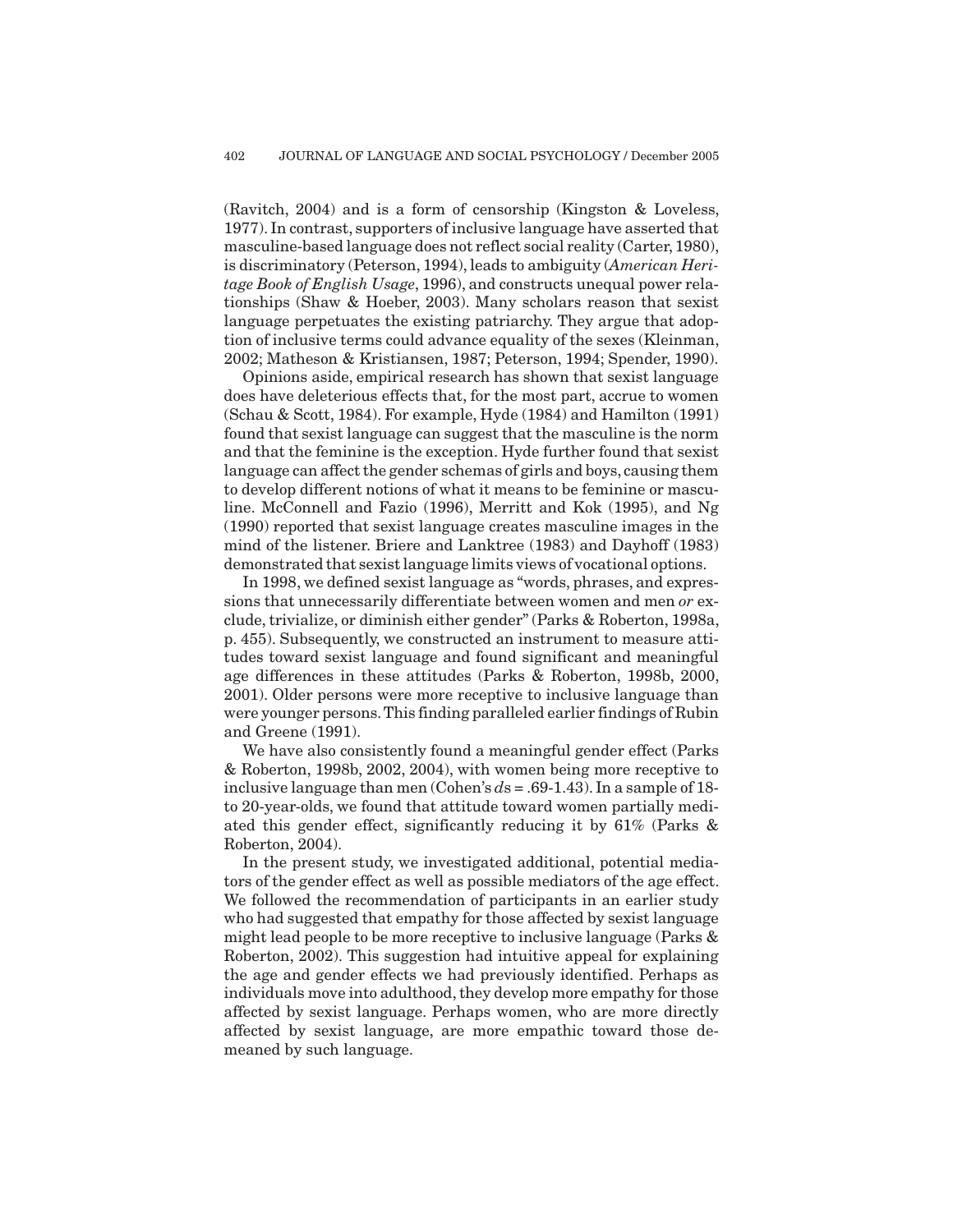Davis (1983) defined *empathy* as "the reactions of one individual to the observed experiences of another" (p. 113). He conceptualized empathy as a multidimensional construct composed of four overlapping, yet distinct, aspects: perspective taking (PT), empathic concern (EC), fantasy seeking, and personal distress. He then created scales to measure each construct. Of these, the PT and EC scales were most relevant to the present study. Davis and Oathout (1987) defined *PT* as "the cognitive tendency to see things from another's point of view" and *EC* as an affective "tendency to experience feelings of sympathy and compassion for others" (p. 398). Davis (1983) found both PT and EC were moderately related to measures of sensitivity to others (*r*s = .33-.37 and .55- .58, respectively).

Several studies have detected age or gender differences in EC and PT. For example, Davis and Franzoi (1991) found small longitudinal increases in EC and PT during high school. Their results, as well as those of Davis and Oathout (1987), also revealed that high school and college women scored higher than men on both scales. These findings reinforced our prediction that EC and PT would mediate age and gender effects on attitudes toward sexist language. Indeed, the present study confirmed that PT fully mediated a small age effect within men; however, the findings rejected EC as a mediator of either age or gender effects. Again, attitude toward women partially mediated the gender effect.

Participants were 402 undergraduate students enrolled in five different colleges in a midsize, midwestern university in the United States. The majority (84%) were of Western European heritage. The remainder were Black/African American (4%), Hispanic/Latino/a (3%), Asian/Pacific Islander (1%), American Indian (.2%), of more than one ethnicity/other (7%), or unknown (1%). The mean age of the participants was 19.2 years  $(SD = 1.71)$ . Of the participants,  $72\%$   $(n = 291)$ were 18 to 19 years old, and 28% (*n* = 111) were 21 to 23 years old. Women (*n* = 256) composed 64% of the sample, 63% of the 18- to 19 year-olds, and 67% of the 21- to 23-year-olds.

We used four scales, one as the dependent variable and three as potential mediators. On all instruments, each participant's score was the total of the scale items. Attitudes toward sexist language, the dependent variable, were measured with the Inventory of Attitudes Toward Sexist/Nonsexist Language–General (IASNL-G; Parks & Roberton, 2000, 2001). The IASNL-G contains 21 items that are scored on a Likert-type scale from 1 to 5. The instrument has shown strong content, construct, and discriminant validity (Parks & Roberton, 2000, 2001). Cronbach's alphas have ranged from .85 to .91 (Parks & Roberton, 2000, 2001, 2004). Alpha in the present study was .84.

The PT and EC scales from the Interpersonal Reactivity Index (IRI; Davis, 1983, 1996) were used to measure the cognitive and affective facets of empathy, respectively. Each scale contains 7 items scored 0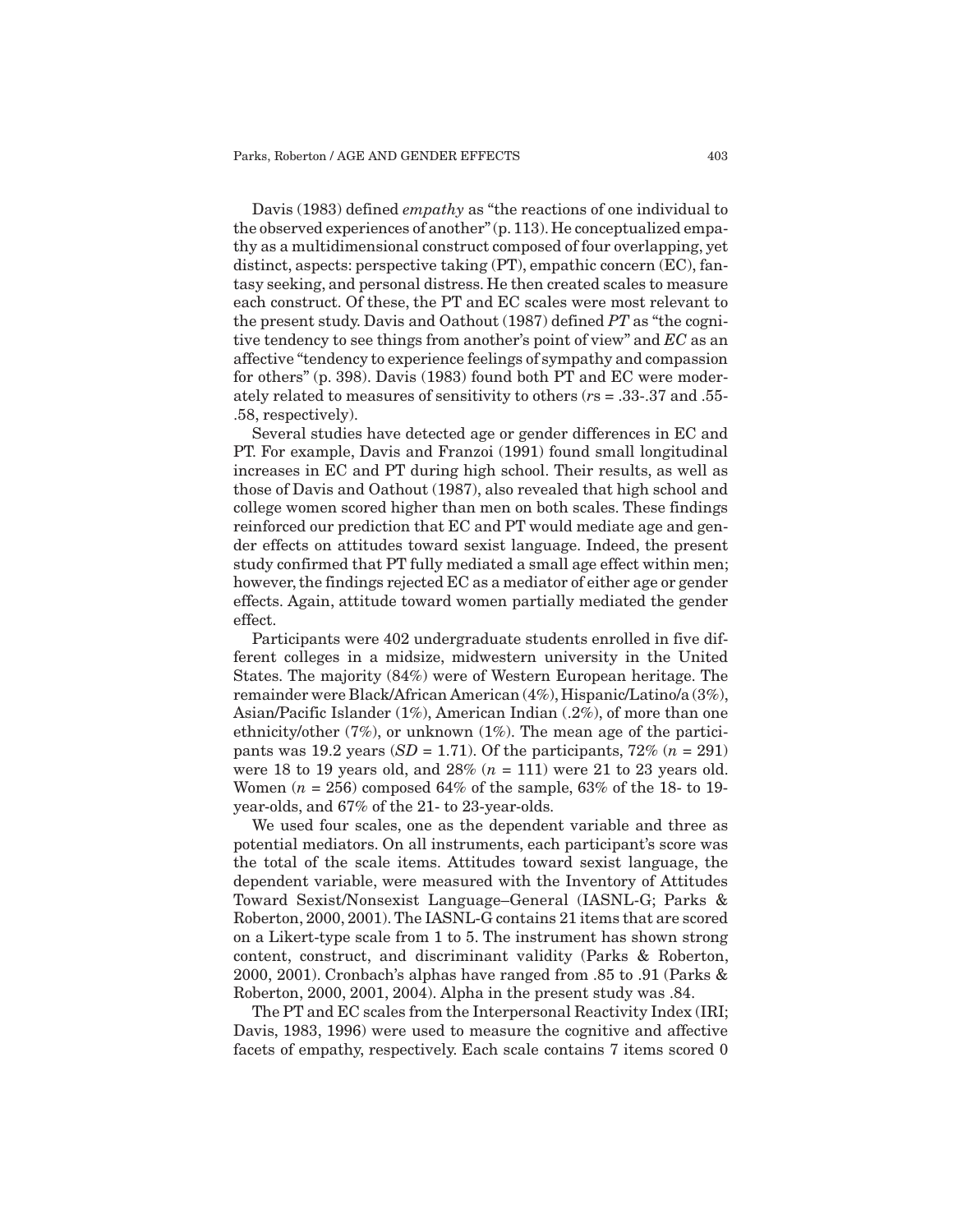(*does not describe me well*) to 4 (*describes me very well*). Higher scores on each scale indicate greater capacity for PT or EC. The PT scale contains one item that uses the term *other guy's* and another item using the phrase *put myself in his shoes*. For this study, we changed those terms to *other person's* and *put myself in their shoes*.

Davis (1983) and Unger and Thumuluri (1997) established the validity of the IRI in samples of undergraduate college students and adults. Davis also reported the internal consistency of each scale, with Cronbach's alphas ranging from .71 to .77 and with test-retest reliability coefficients ranging from .62 to .71. Subsequent studies have reported Cronbach's alphas of .65 to .82 for EC and .64 to .80 for PT (Constantine & Gainor, 2001; Loudin, Loukas, & Robinson, 2003; Perez-Albeniz & de Paul, 2003; Pulos, Elison, & Lennon, 2004). In the present study, alpha was .71 for EC and .78 for PT. Factor analyses have supported the four-factor structure of the IRI (Cliffordson, 2002; Davis, 1979). More recently, Alterman, McDermott, Cacciola, and Rutherford (2003) further examined the latent structure of the IRI. They concluded the four sections were not distinctly different, but the strongest components were EC and PT.

Attitude toward women, another potential mediator, was measured with the Neosexism Scale (NS; Tougas, Brown, Beaton, & Joly, 1995). Tougas et al. defined *neosexism* as the "manifestation of a conflict between egalitarian values and residual negative feelings toward women" (p. 843). Campbell, Schellenberg, and Senn (1997) further noted that the NS reveals prejudices toward women without requiring the respondents to admit that they believe women are inferior to men. The NS contains 11 items scored on a Likert scale. To facilitate interpretation, we reversed the anchors of the original scale so that  $1 =$ *disagree strongly* and 7 = *agree strongly*. With this modification, the range of scores on the NS was 11 to 77, with higher scores representing more egalitarian views of women. The NS has demonstrated construct validity by correlating with other measures of attitude toward women (*r* = .59-.70; Campbell et al., 1997; Parks & Roberton, 2004). Tougas et al. reported test-retest reliability of *r* = .82. Cronbach's alphas in previous studies ranged from .76 to .81 (Campbell et al., 1997; Parks & Roberton, 2004; Tougas et al., 1995). In the present study, alpha was .80.

After receiving permission from our institutional review board, we collected data in two phases. In spring 2003, we used stratified random sampling to select upper-division courses being offered that semester. In fall 2003, we used a convenience sample of first-year, undergraduate, English composition classes. In both phases, a White, female research assistant invited students in the selected courses to participate in the study and subsequently collected the data. All responses were anonymous.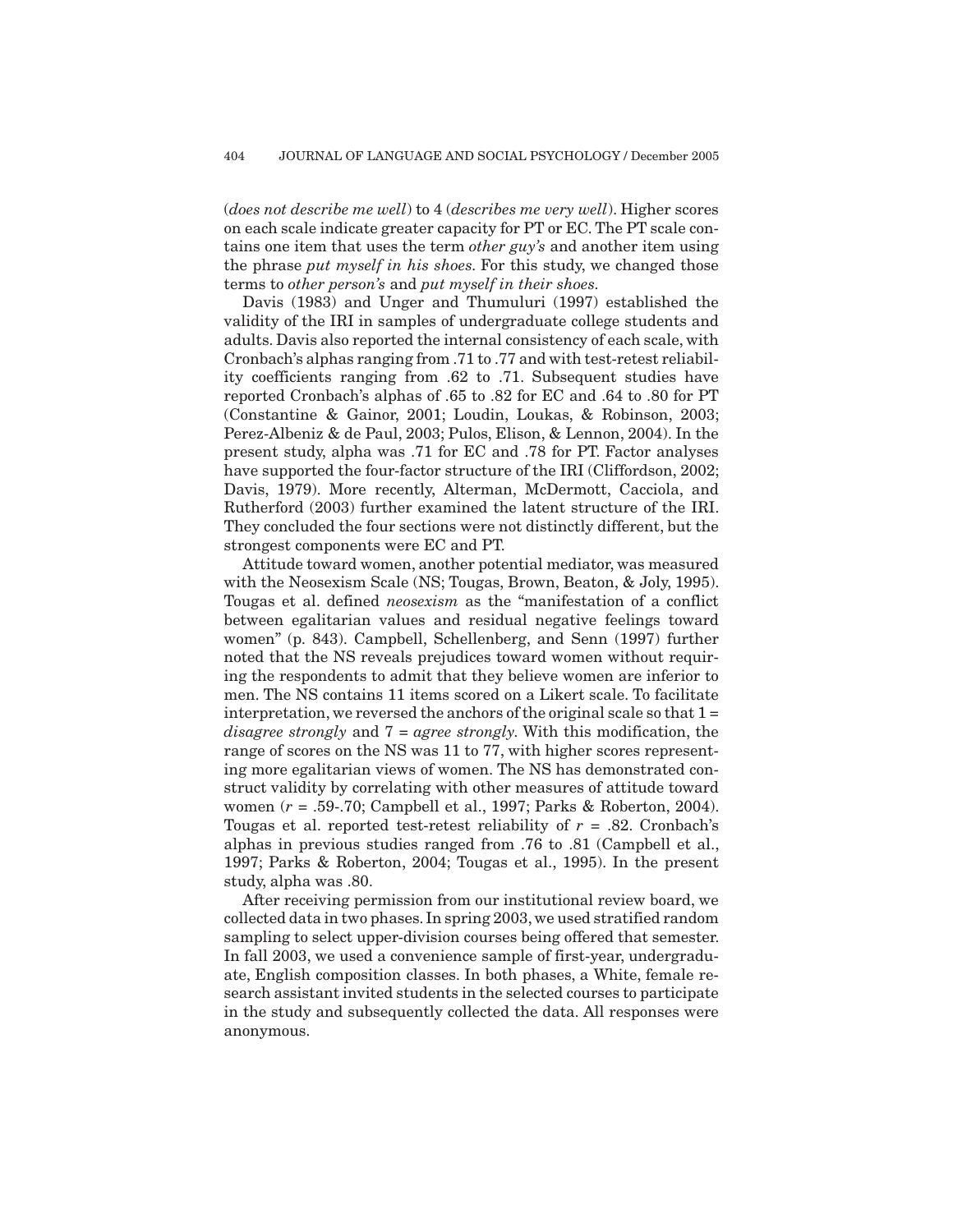#### Table 1

*Descriptive Data for 402 Undergraduate College Students on the Inventory of Attitudes Toward Sexist/Nonsexist Language–General (IASNL-G), the Neosexism Scale (NS), the Empathic Concern Scale (EC), and the Perspective Taking Scale (PT)*

| Instrument      | M     | SD.   | Possible<br>Range | Sample<br>Range | Score Interpretation                                                                                           |
|-----------------|-------|-------|-------------------|-----------------|----------------------------------------------------------------------------------------------------------------|
| <b>IASNL-G</b>  | 58.50 | 11.78 | 21-105            | 25-103          | $52.6 - 73.5 =$ undecided                                                                                      |
| NS <sup>a</sup> | 55.55 | 10.10 | 11-77             | 17-76           | $44$ = neither <i>agree</i> nor <i>disagree</i>                                                                |
| EC              | 19.78 | 4.23  | $0-28$            | $4 - 28$        | $14 = \text{midpoint}$ between <i>does not</i><br><i>describe me well</i> and <i>describes</i><br>me very well |
| PT <sub>1</sub> | 6.89  | 5.01  | $0 - 28$          | $3-28$          | $14 = \text{midpoint between } does not$<br><i>describe me well</i> and <i>describes</i><br>me very well       |

*Note.* The IASNL-G (Parks & Roberton, 2000, 2001) contains 21 items scored 1 to 5; the NS (Tougas et al., 1995) contains 11 items scored 1 to 7. Both the EC and the PT (Davis, 1996) contain 7 items scored 0 to 4. Each participant's score on all scales is his or her total score across scale items. Higher scores indicate more positive attitudes toward inclusive language or women, a higher level of empathy, or greater perspective-taking capacity. a. The scale direction is reversed from the original scoring of Tougas et al. (1995).

#### Table 2

*Age and Gender Means and Standard Deviations on the Inventory of Attitudes Toward Sexist/Nonsexist Language–General (IASNL-G), the Neosexism Scale (NS), the Empathic Concern Scale (EC), and the Perspective Taking Scale (PT)*

|                 |       | Age                          |                              |           |                      | Gender    |                    |       |  |
|-----------------|-------|------------------------------|------------------------------|-----------|----------------------|-----------|--------------------|-------|--|
|                 |       | $18-19$ Years<br>$(n = 291)$ | $21-23$ Years<br>$(n = 111)$ |           | Women<br>$(n = 256)$ |           | Men<br>$(n = 146)$ |       |  |
| Instrument      | M     | SD                           | M                            | <b>SD</b> | M                    | <b>SD</b> | M                  | SD    |  |
| <b>IASNL-G</b>  | 57.50 | 10.56                        | 61.10                        | 14.21     | 61.63                | 10.67     | 52.99              | 11.64 |  |
| NS <sup>a</sup> | 55.02 | 9.77                         | 56.95                        | 10.84     | 59.25                | 8.12      | 49.08              | 9.99  |  |
| EC              | 19.82 | 4.19                         | 19.67                        | 4.36      | 20.79                | 3.69      | 17.99              | 4.53  |  |
| PT              | 16.41 | 4.93                         | 18.14                        | 5.02      | 17.22                | 4.82      | 16.30              | 5.29  |  |

*Note:* The IASNL-G (Parks & Roberton, 2000, 2001) contains 21 items scored 1 to 5; the NS (Tougas et al., 1995) contains 11 items scored 1 to 7. Both the EC and the PT (Davis, 1996) contain 7 items scored 0 to 4. Each participant's score on all scales is his or her total across scale items. Higher scores indicate more positive attitudes toward inclusive language or women, a higher level of empathy, or greater perspective-taking capacity. a. The scale direction is reversed from the original scoring of Tougas et al. (1995).

Means and standard deviations for all participants are presented in Table 1. On average, participants' attitudes toward sexist language were in the "undecided" range of the IASNL-G. The means were slightly above the midpoints of the NS, EC, and PT scales. Table 2 contains means and standard deviations on all instruments by age and gender.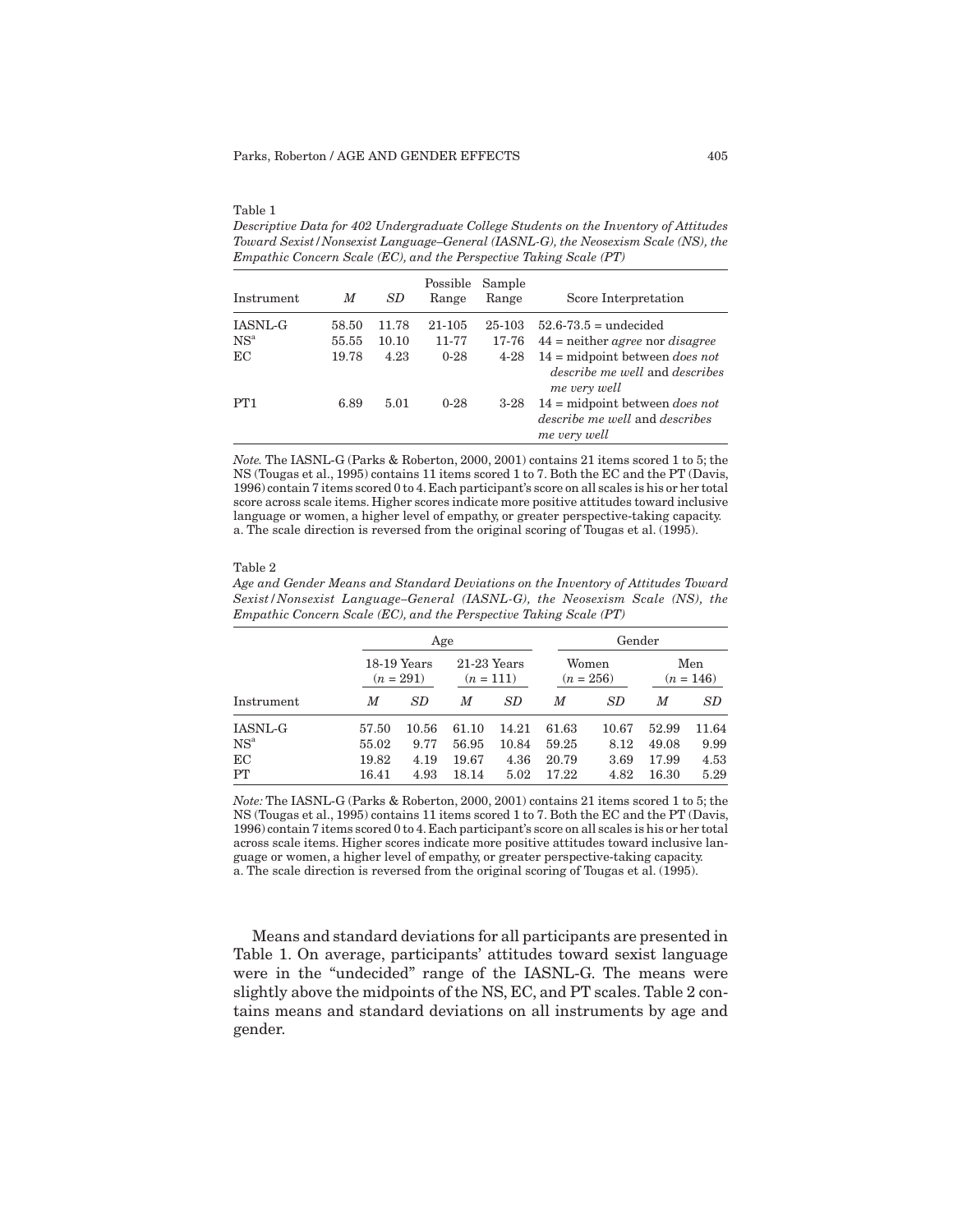#### Table 3

*Intercorrelations Among Scores on the Inventory of Attitudes Toward Sexist/Nonsexist Language–General (IASNL-G), the Neosexism Scale (NS), the Empathic Concern Scale (EC), the Perspective Taking Scale (PT), Gender, and Age (N = 402)*

|              | <b>IASNL-G</b> | NS <sup>a</sup> | EС     | PT     | Gender | Age    |
|--------------|----------------|-----------------|--------|--------|--------|--------|
| IASNL-G      |                |                 |        |        |        |        |
| Total sample |                | $.46*$          | $.19*$ | $.20*$ | $.35*$ | $.14*$ |
| Women        |                | $.27*$          | .08    | .10    |        | .11    |
| Men          |                | $.46*$          | .10    | $.30*$ |        | .18    |
| <b>NS</b>    |                |                 | $.41*$ | $.20*$ | $.49*$ | .09    |
| EC           |                |                 |        | $.39*$ | $.32*$ | $-.02$ |
| PT           |                |                 |        |        | .09    | $.15*$ |
| Gender       |                |                 |        |        |        | .04    |
| Age          |                |                 |        |        |        |        |

*Note.* Women were coded 2; men were coded 1; the IASNL-G (Parks & Roberton, 2000, 2001) contains 21 items scored 1-5; the NS (Tougas et al., 1995) contains 11 items scored 1 to 7. Both the EC and the PT (Davis, 1996) contain 7 items scored 0 to 4. Each participant's score on all scales is his or her total across scale items.Higher scores indicate more positive attitudes toward inclusive language or women, a higher level of empathy, or greater perspective-taking capacity.

a. The scale direction is reversed from the original scoring of Tougas et al. (1995).  $*<sub>p</sub>$  < .01 (two-tailed).

Correlations among the variables appear in Table 3. Age had a low correlation with the IASNL-G, accounting for only 2% of the variance. This finding is consistent with a previous comparison of these two age groups (Parks & Roberton, 1998b). Also consistent with previous findings, gender accounted for 12% of the variance in the IASNL-G (Parks & Roberton, 1998b,2002,2004). Examination of the proposed mediator variables showed that the NS correlated with the IASNL-G at a moderate .46, indicating that attitude toward women accounted for 21% of the variance in attitudes toward sexist language. EC and PT had significant, but weak, correlations with the IASNL-G.

We used Baron and Kenny's (1986) four-step approach to evaluate the influence of the proposed mediators on the age and gender effects  $(\alpha \leq .05)$ . In Step 1, the effect of age on attitudes toward sexist language was significant ( $p = .01$ ,  $R^2 = .02$ ). Participants 21 to 23 years old were slightly more supportive of inclusive language than were the 18- to 19 year-olds.

In Step 2, neither EC nor NS yielded significant betas when regressed on age, thus eliminating these variables as mediators of the age effect. Sobel's (1982) test (Preacher & Leonardelli, 2004) revealed that the age effect was partially mediated by PT, which significantly reduced it by  $21\%$  ( $z = 2.34$ ,  $p = .02$ ). When the scores of women and men were examined separately, however, the age effect on attitudes toward sexist language was nonsignificant for women  $(p = .09)$  but significant for men  $(p = .03, R^2 = .03)$ . PT fully mediated the men's age effect, reducing it by 28% (Figure 1).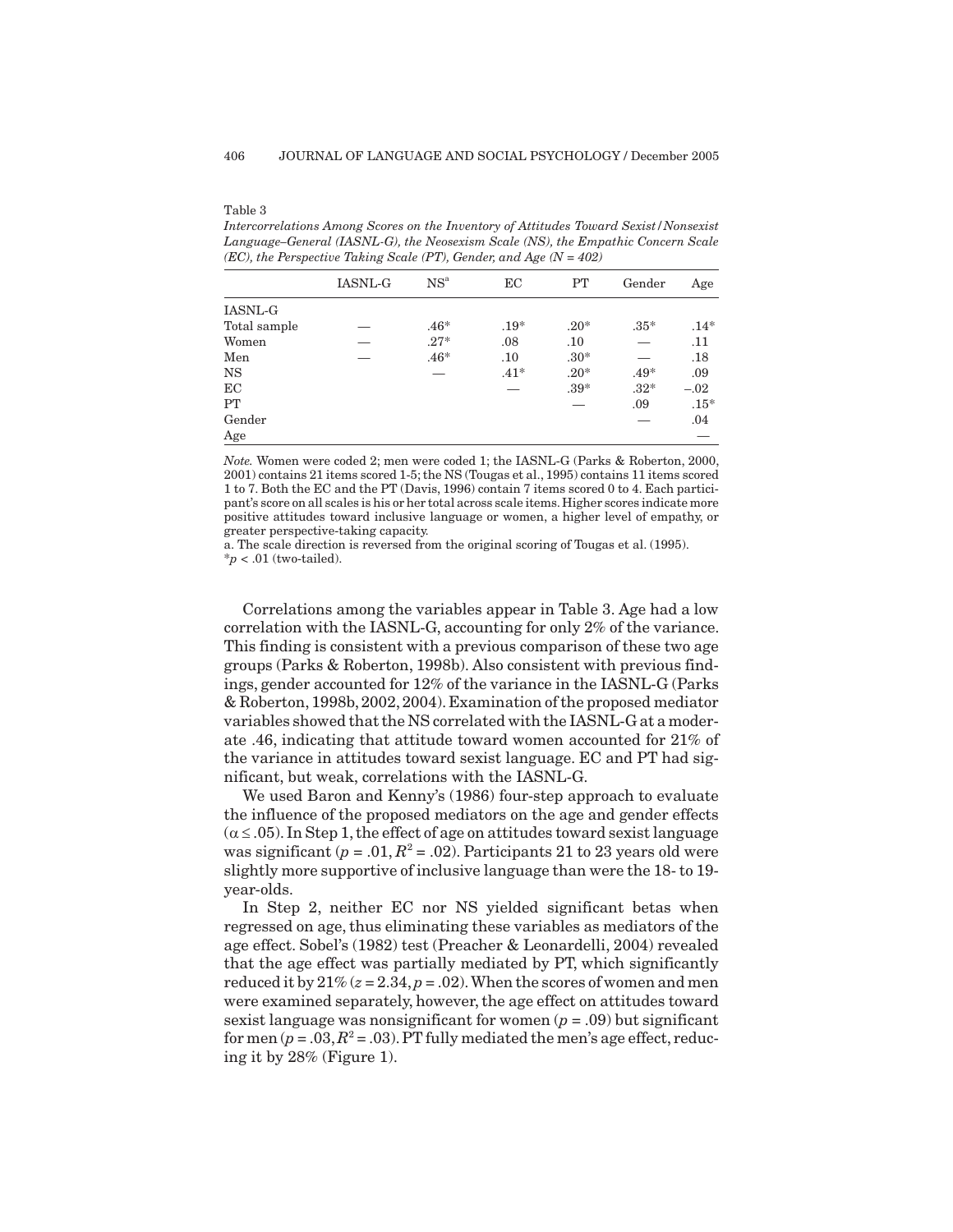

*Figure 1.* **Unstandardized Regression Coefficients (***b***) and Standard Errors (in parentheses) Associated With the Mediation Test of the Age Effect on Men's Attitudes Toward Sexist Language (Inventory of Attitudes Toward Sexist/Nonsexist Language–General).**

*Note.*Path *c* is the unmediated age effect. Path *c'* is the age effect as mediated by perspective taking (Perspective Taking Scale). \**p* = .03. \*\**p* = .001.

The effect of gender on attitudes toward sexist language was also significant ( $p = .001$ ,  $R^2 = .12$ ). Attitude toward women (NS) was the only proposed mediator of gender that met all the mediation criteria (Figure 2). Sobel's (1982) test (Preacher & Leonardelli, 2004) revealed that NS significantly reduced the relationship between gender and attitudes toward sexist language by  $51\%$  ( $z = 6.21$ ,  $p = .0001$ ). This result was similar to our previous finding that NS reduced the effect of gender on the IASNL-G by 61% (Parks & Roberton, 2004).

In this study, we set out to understand what "age" and "gender" represented in the context of attitudes toward sexist language. Although the younger and older students were separated by only 2 to 5 years, age did have a significant but small effect on the men's attitudes. Subsequent studies that use a broader age range could reveal a more meaningful age effect. Such studies might also probe cohort effects, such as the influence of education and socialization.

Although the data in this study were cross-sectional, the fact that a measure of cognitive empathy (PT) fully mediated the age effect in men implies that over the college years, men become slightly more capable of taking the perspective of those affected by sexist language. On the other hand, a measure of affective empathy (EC) did not mediate the age effect in men. These results together suggest that as college men mature, they might react more favorably to cognitive arguments regarding sexist language than to emotional appeals.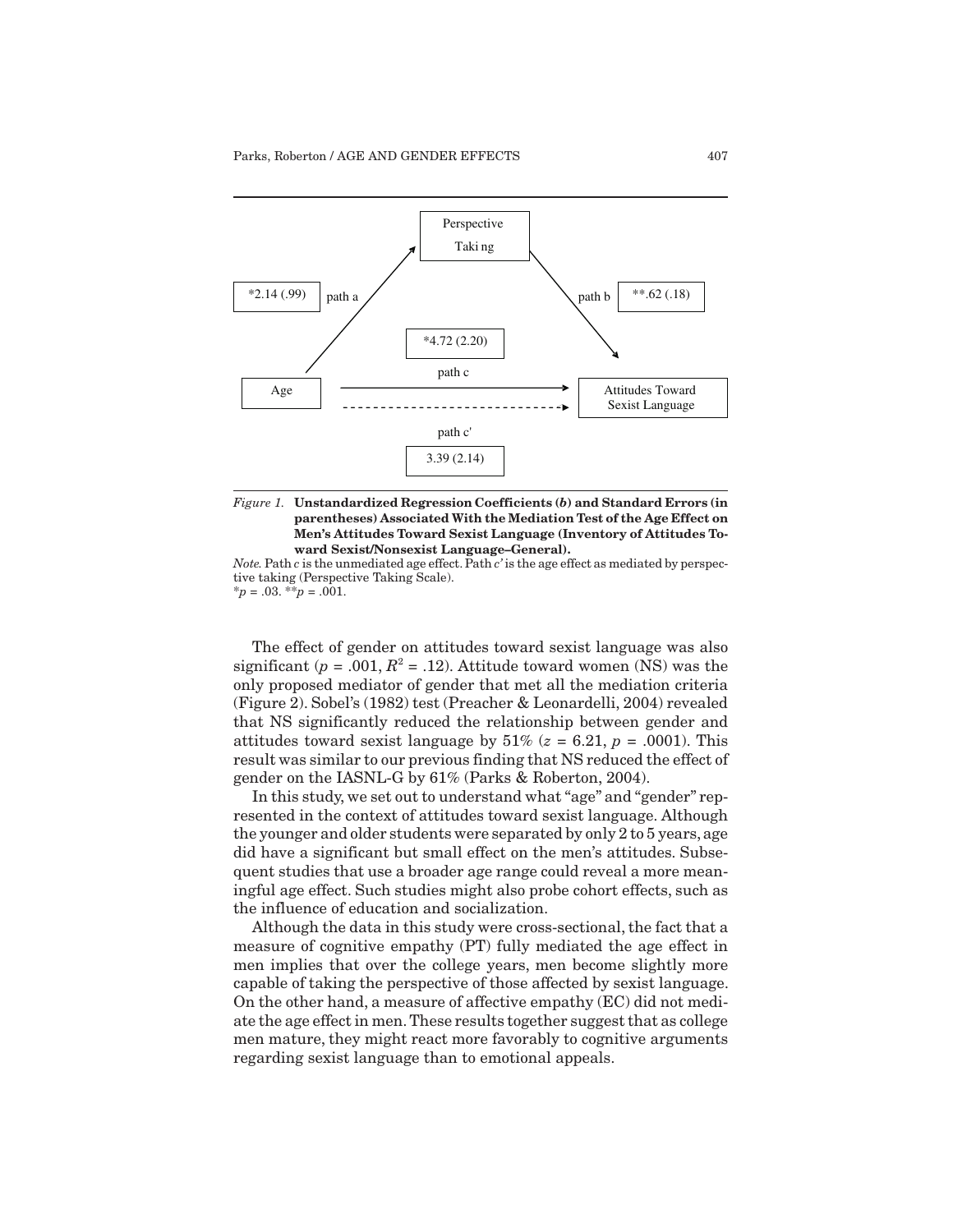



*Note.* All beta coefficients were significant at  $p = .001$ . Path  $c$  is the unmediated gender effect. Path *c'* is the gender effect as mediated by attitude toward women (Neosexism Scale).

Affective empathy (EC) mediated neither age nor gender, possibly because, on average, both female and male students were "undecided" on the IASNL-G (Tables 1 and 2). Apparently, sexist language was not an emotional issue for them. Perhaps these effects are mediated, instead, by the degree of social identification people have with those affected by sexist language. Future studies that examine attitudes toward sexist language within the framework of social identity theory (Tajfel & Turner, 1986) might discover additional mediating variables. It could be the case that men who recognize themselves as part of the group depicted by sexist language are less receptive to inclusive language. Conversely, women who do not see themselves in the language might be more receptive to change.

Finally, this study strongly replicated a previous finding that attitude toward women partially mediates the gender effect on attitudes toward sexist language (Parks & Roberton, 2004). College students who were more prejudiced against women were also less receptive to inclusive language. Other studies have suggested a similar relationship (Matheson & Kristiansen, 1987; McMinn, Lindsay, Hannum, &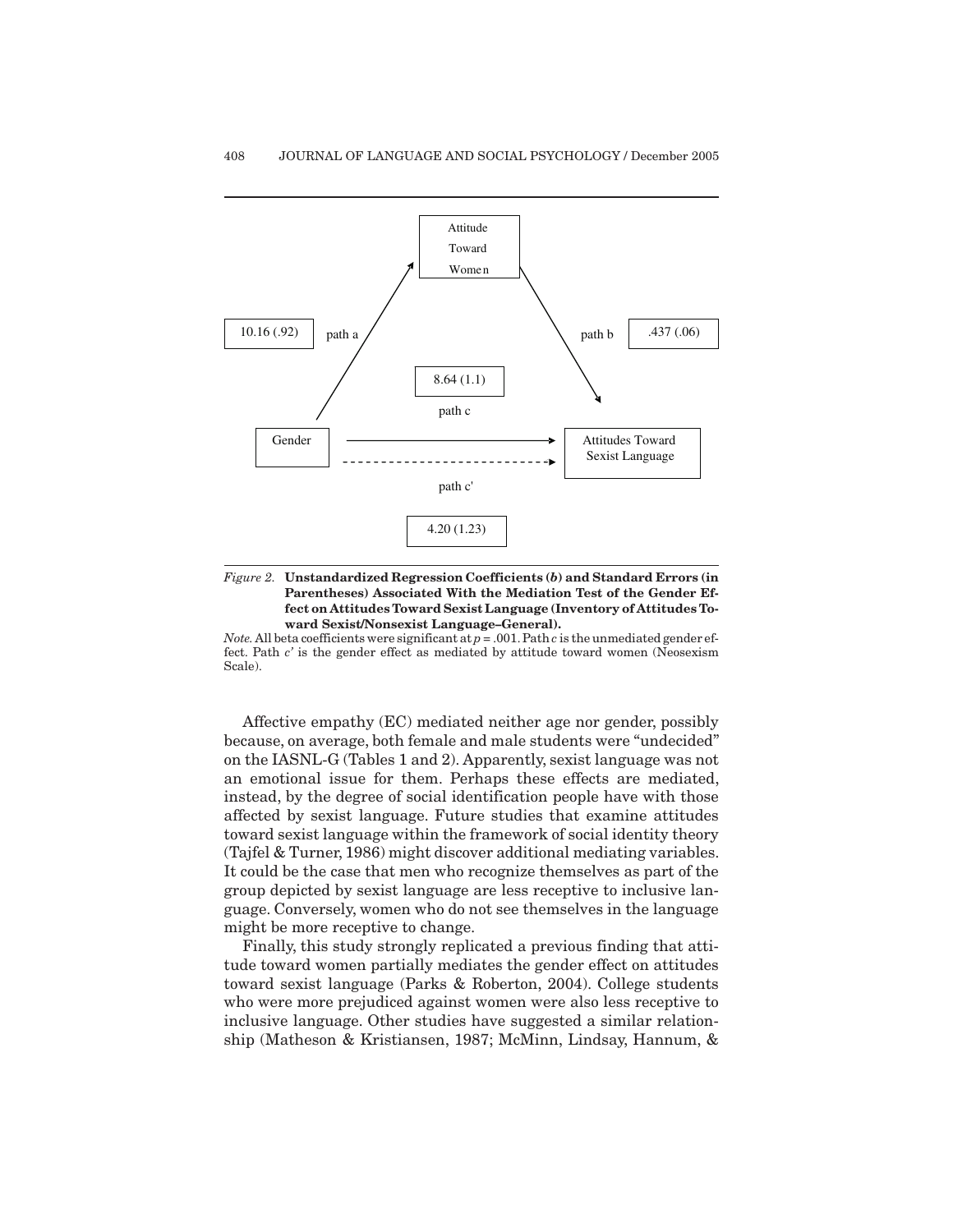Troyer, 1990; McMinn, Troyer, Hannum, & Foster, 1991). Even so, attitude toward women explained only 21% of the variance in attitudes toward sexist language, suggesting that additional variables, such as group membership, need to be considered in our quest to understand differing attitudes toward sexist language.

### **REFERENCES**

- Alterman, A. I., McDermott, P. A., Cacciola, J. S., & Rutherford,M. J. (2003). Latent structure of the Davis Interpersonal Reactivity Index in methadone maintenance patients. *Journal of Psychopathology and Behavioral Assessment*, *25*, 257-265.
- *American Heritage Book of English Usage: A Practical and Authoritative Guide to Contemporary English*. (1996). Sexist language and assumptions. Retrieved September 29, 2005, from http://www.bartleby.com/64/5.html
- Baron, R. M., & Kenny, D. A. (1986). The moderator-mediator variable distinction in social psychological research: Conceptual, strategic, and statistical considerations. *Journal of Personality and Social Psychology*, *51*, 1173-1182.
- Briere, J., & Lanktree, C. (1983). Sex-role related effects of sex bias in language. *Sex Roles*, *9*, 625-632.
- Campbell, B., Schellenberg, E. G., & Senn, C. Y. (1997). Evaluating measures of contemporary sexism. *Psychology of Women Quarterly*, *21*, 89-102.
- Carter, A. (1980). The language of the sisterhood. In L. Michaels & C. Ricks (Eds.), *The state of the language* (pp. 226-234). Berkeley: University of California Press.
- Cliffordson, C. (2002). The hierarchical structure of empathy: Dimensional organization and relations to social functioning. *Scandinavian Journal of Psychology*, *43*, 49-59.
- Constantine, M. G., & Gainor, K. A. (2001). Emotional intelligence and empathy: Their relation to multicultural counseling knowledge and awareness. *Professional School Counseling*, *5*, 131-137.
- Davis, M. H. (1979). *Individual differences in empathy: A multidimensional approach*. Unpublished doctoral dissertation, University of Texas, Austin.
- Davis, M. H. (1983). Measuring individual differences in empathy: Evidence for a multidimensional approach. *Journal of Personality and Social Psychology*, *44*, 113-126.
- Davis, M. H. (1996). *Empathy: A social psychological approach*. Boulder, CO: Westview. Davis, M. H., & Franzoi, S. L. (1991). Stability and change in adolescent self-consciousness and empathy. *Journal of Research in Personality*, *25*, 70-87.
- Davis, M. H., & Oathout, H. A. (1987). Maintenance of satisfaction in romantic relationships: Empathy and relational competence. *Journal of Personality and Social Psychology*, *53*, 397-410.
- Dayhoff, S. A. (1983). Sexist language and person perception: Evaluation of candidates from newspaper articles. *Sex Roles*, *9*, 527-539.
- Graglia, F. C. (1998). *Domestic tranquility: A brief against feminism*. Dallas, TX: Spence Publishing.
- Hamilton, M. C. (1991). Masculine bias in the attribution of personhood. *Psychology of Women Quarterly*, *15*, 393-402.
- Hyde, J. S. (1984). Children's understanding of sexist language. *Developmental Psychology*, *20*, 697-706.
- Kingston,A.J.,& Loveless,T.L.(1977).Guidelines for authors:A new form of censorship? *Journal of Reading Behavior*, *9*, 89-93.
- Kleinman, S. (2002). Why sexist language matters. *Qualitative Sociology*, *25*, 299-304.
- Loudin,J.L.,Loukas,A.,& Robinson,S.(2003).Relational aggression in college students: Examining the roles of social anxiety and empathy.*Aggressive Behavior*,*29*,430-439.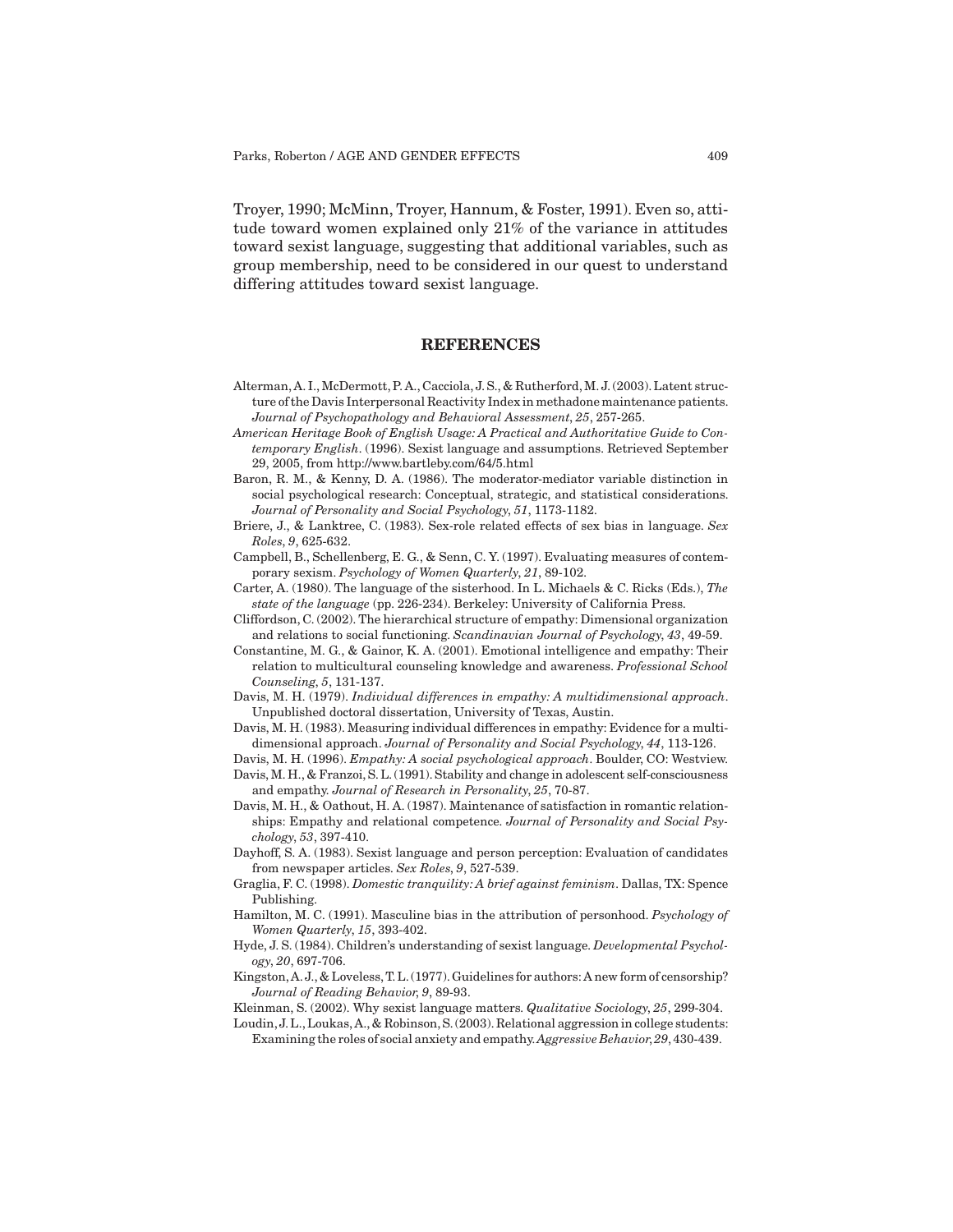- Matheson, K., & Kristiansen, C. M. (1987). The effect of sexist attitudes and social structure on the use of sex-biased pronouns. *The Journal of Social Psychology*, *127*, 395- 398.
- McConnell, A. R., & Fazio, R. H. (1996). Women as men and people: Effects of gendermarked language. *Personality and Social Psychology Bulletin*, *22*, 1004-1013.
- McMinn, M. R., Lindsay, S. F., Hannum, L. E., & Troyer, P. K. (1990). Does sexist language reflect personal characteristics? *Sex Roles*, *23*, 389-396.
- McMinn, M. R., Troyer, P. K., Hannum, L. E., & Foster, J. D. (1991). Teaching nonsexist language to college students. *Journal of Experimental Education*, *59*, 153-161.
- Merritt, R. D., & Kok, C. J. (1995). Attribution of gender to a gender-unspecified individual: An evaluation of the people = male hypothesis. *Sex Roles*, *33*, 145-157.
- Miller, C., & Swift, K. (1988). *The handbook of nonsexist writing* (2nd ed.). New York: Harper & Row.
- Ng, S. H. (1990). Androcentric coding of *man* and *his* in memory by language users. *Journal of Experimental Social Psychology*, *26*, 455-464.
- Parks, J. B., & Roberton, M. A. (1998a). Contemporary arguments against nonsexist language: Blaubergs (1980) revisited. *Sex Roles*, *39*, 445-461.
- Parks, J. B., & Roberton, M. A. (1998b). Influence of age, gender, and context on attitudes toward sexist/nonsexist language: Is sport a special case? *Sex Roles*, *38*, 477-494.
- Parks, J. B., & Roberton, M. A. (2000). Development and validation of an instrument to measure attitudes toward sexist/nonsexist language. *Sex Roles*, *42*, 415-438.
- Parks, J. B., & Roberton, M. A. (2001). Erratum: Inventory of Attitudes Toward Sexist/ Nonsexist Language-General (IASNL-G): A correction in scoring procedures. *Sex Roles*, *44*, 253.
- Parks, J. B., & Roberton, M. A. (2002). The gender gap in student attitudes toward sexist/ nonsexist language: Implications for sport management education. *Journal of Sport Management*, *16*, 190-208.
- Parks, J. B., & Roberton, M. A. (2004). Attitudes toward women mediate the gender effect on attitudes toward sexist language. *Psychology of Women Quarterly*, *28*, 233-239.
- Perez-Albeniz, A., & de Paul, J. (2003). Dispositional empathy in high- and low-risk parents for child physical abuse. *Child Abuse & Neglect*, *27*, 769-780.
- Peterson, E. E. (1994). Nonsexist language reform and "political correctness" [electronic version]. *Women and Language*, *17*, 6-10.
- Preacher, K. J., & Leonardelli, G. J. (2004). *Calculation for the Sobel test: An interactive calculation tool for mediation tests*. Retrieved September 29, 2005, from http:// www.unc .edu/~preacher/sobel/sobel.htm
- Pulos, S., Elison, J., & Lennon, R. (2004). The hierarchical structure of the Interpersonal Reactivity Index. *Social Behavior and Personality*, *32*, 355-360.
- Ravitch, D. (2004). *The language police: How pressure groups restrict what students learn*. New York: Vintage.
- Rubin, D. L., & Greene, K. L. (1991). Effects of biological and psychological gender, age cohort, and interviewer gender on attitudes toward gender-inclusive/exclusive language. *Sex Roles*, *24*, 391-412.
- Schau, C. G., & Scott, K. P. (1984). Impact of gender characteristics of instructional materials:An integration of the research literature.*Journal of Educational Psychology*,*76*, 183-193.
- Shaw, S., & Hoeber, L. (2003). "A strong man is direct and a direct woman is a bitch": Gendered discourses and their influence on employment roles in sport organizations. *Journal of Sport Management*, *17*, 347-375.
- Sobel, M. E. (1982). Asymptotic confidence intervals for indirect effects in structural equation models [electronic version]. *Sociological Methodology*, *13*, 290-312.
- Spender, D. (1990). *Man made language* (2nd ed.). London: Pandora.
- Tajfel, H., & Turner, J. C. (1986). The social identity theory of inter-group behavior. In S. Worchel & L. W. Austin (Eds.),*Psychology of intergroup relations* (2nd ed.,pp. 7-24). Chicago: Nelson-Hall.